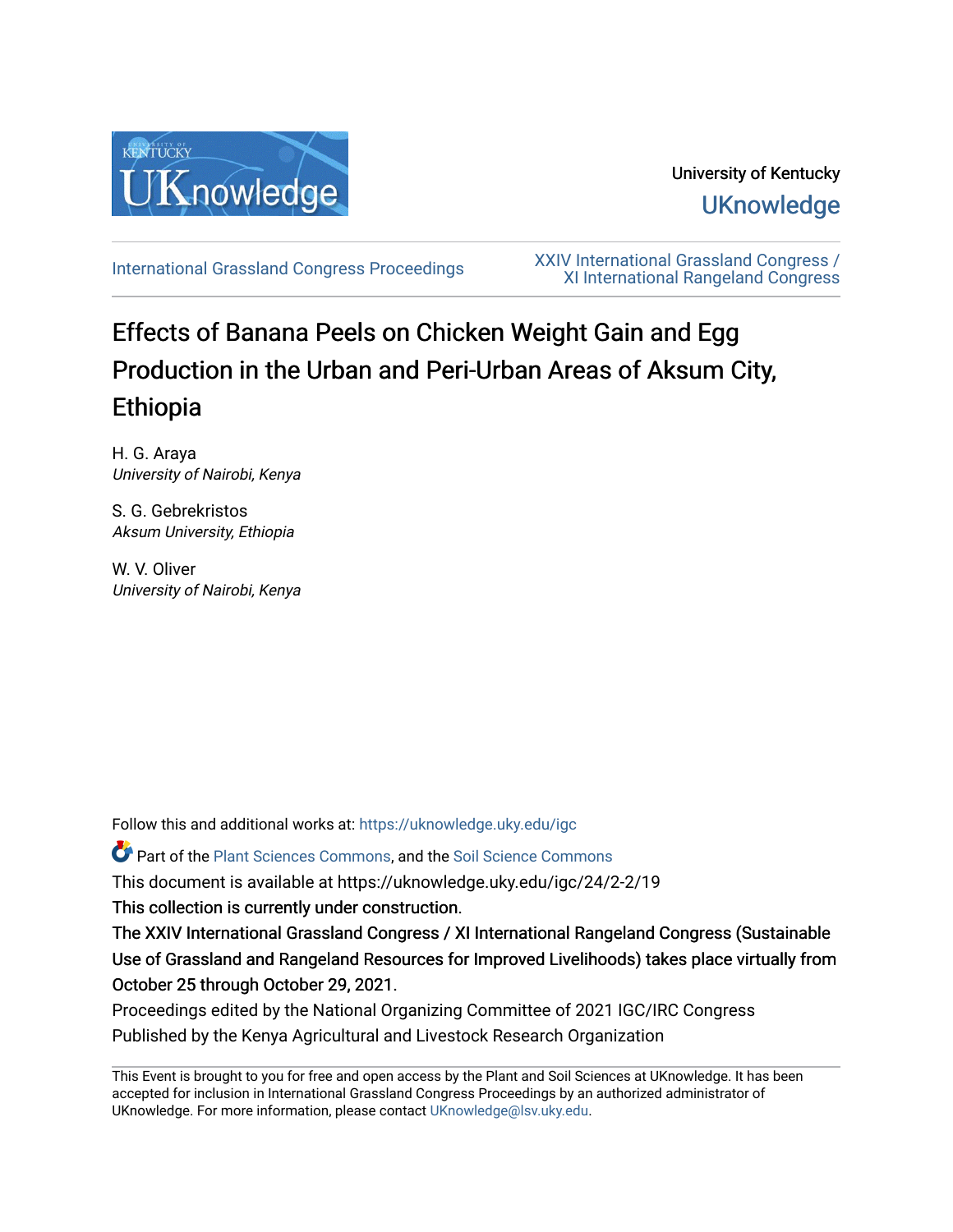# **Effects of Banana Peels on Chicken Weight Gain and Egg Production in the Urban and Peri-Urban Areas of Aksum City, Ethiopia**

Araya, H.G.\* ; Gebrekristos S.G† ; Oliver W.V.ǂ

\*Department Land Resource Management and Agricultural Technology, University of Nairobi, P.O. Box

29053, Nairobi, Kenya

†Department of Animal Science and Technology, Aksum University, P.O. Box 1010, Tigrai, Ethiopia ǂDepartment of Land Resource Management and Agricultural Technology, University of Nairobi, P.O. Box 29053, Nairobi, Kenya

**Key words**: Bovans brown; feed; ration formulation; replacement; waste

# **Abstract**

High feed cost of running urban-animal-agriculture and huge city wastes are challenges of the growing towns in modern Ethiopia. Egg production microenterprise is steadily growing due to its low initial investment and ready market in urban and peri-urban areas. However, cost of egg production is high due to the rising cost of corn, the main feed ingredient in poultry rations. Using banana peels, which forms a great proportion of city waste in Ethiopia, is seen as a way of not only reducing the waste, but also as an alternative low-cost feed supplement that could help enhance egg production by small-holder farmers. This study looked at the effect of feeding banana-peels-powder on weight-gain, egg-production and profit from rearing improved poultry breeds. Banana peels were air-dried, ground and used to re-formulate existing feed rations. The control was the ready poultry ration formulated with 52% maize and 48% other ingredients. Then four rations were formulated with 13%, 26%, 39% and 52% banana peels. One hundred, 5-month old Bovans Brown chicken breed were clustered into 4 blocks based on weight categories. Five treatments were applied randomly to the blocks and replicated 5 times in a RCBD cage battery system. The chickens were fed with 120g/chicken/day while water was provided *ad libitum*. Chickens' weight and eggs produced were recorded every two weeks and daily respectively. Whereas weight gain and egg production declined with increase in proportion of banana peels, 25% replacement resulted in a comparable daily weight gain (26.42gm) to the standard chicken ration (26.76gm). Increase of banana peels resulted in reduction of weight gain at 17.78, 16.67 and 15.11gm/day and egg production at 0.58, 0.4 and 0.22/day/chicken for 50, 75 and 100% replacements respectively. We conclude that 25% banana peels powder in corn-based feed ration gives optimum weight gain and egg production in chickens.

# **Introduction**

Banana has many common names (Espino *et al*., 1991) and belongs to the genus *Musa* spp. and is a popular fruit worldwide. Banana peels are the outer envelopes and by-product of household consumption and banana processing, which is widely available in populated areas, especially in the vicinity of processing plants. Banana peels contain 6-9% crude protein and 20-30% NDF on dry matter basis (Emaga et al. 2011). Green plantain (close relative of banana) peels contain 40% starch that is fully transformed into sugars after ripening, while banana peels contain much less starch (about 15%) when green and end up with 30% free sugars when ripe. Lignin content also increases with ripening (from 7 to 15% DM). Plantain peels contain less fibre than bananas (Emaga et al. 2011).

Banana peels are widely used by smallholders as complementary feeds for cattle and small ruminants in the tropics (Onwuka et al., 1997; Emaga et al. 2011). In a study done by FAS et al. (2015) in Nigeria, feeding broilers on diets containing 10% banana peels caused no adverse effect on performance. Moreover, Aregheore (1998) in his research in Nigeria reported that dry ripe plantain peels can replace up to 100% maize without adverse effects on growth and performance of goats, and were found to be an economical source of carbohydrates. Nambi-Kasozi et al. (2014) also reported that dairy cows fed with 40-60% banana peels in their daily ration in Uganda showed higher dry matter intake than 0-20% inclusion with no significant difference on daily weight gain and milk yield. According to Oyedeji (2015), highest weight gain per bird (1432g) and the best feed/gain ratio (2.58) were recorded among broilers fed 50% ripe banana peels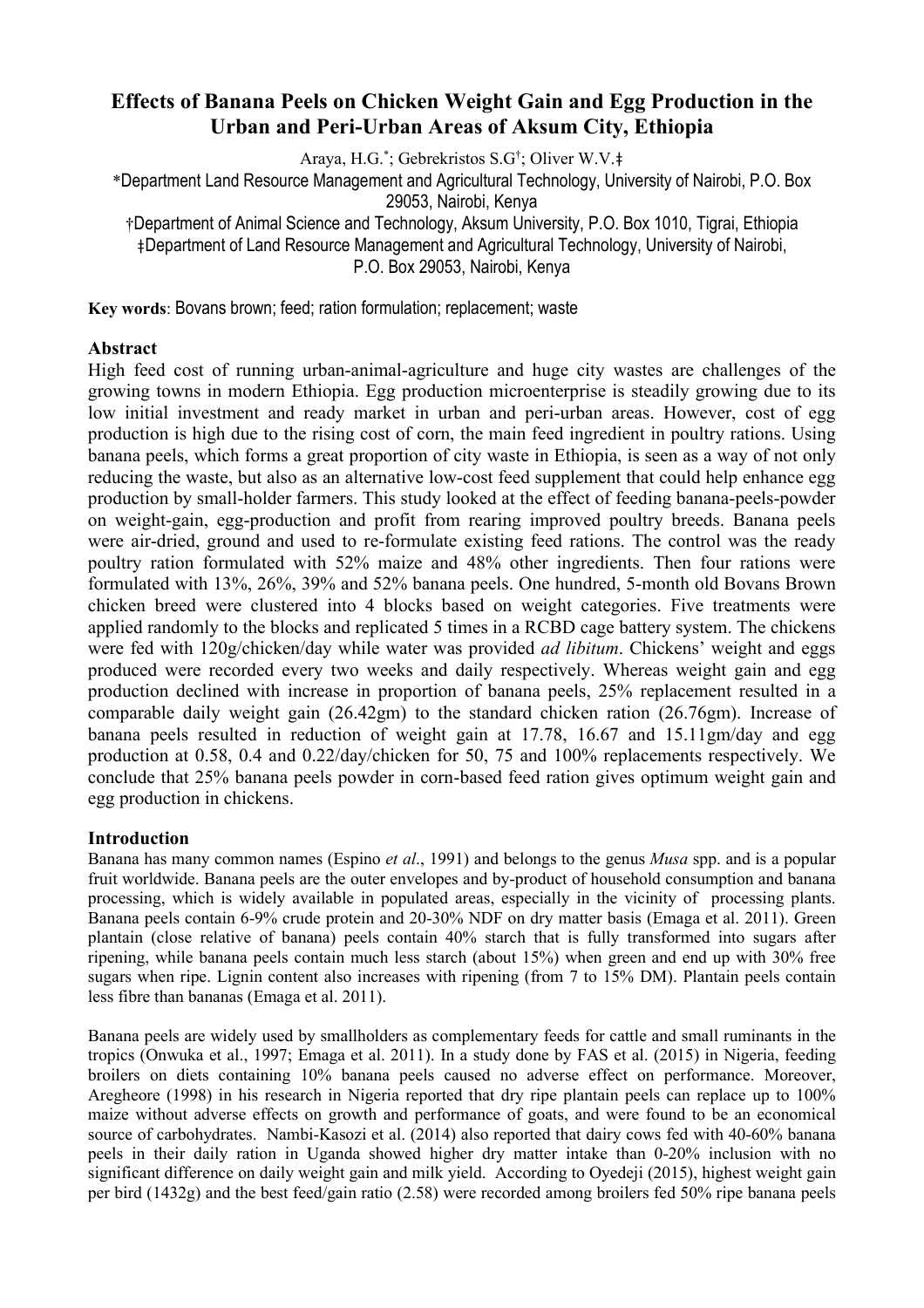in an experiment conducted in Benin University, Nigeria. In addition, live weight and feed conversion efficiency have been found to significantly increase when chickens were fed on 10% banana peel meal. However, growth performance decreased when the inclusion rate exceeded 10% (Sabutan 1996).

Banana peels form a large proportion of household and therefore municipal wastes in towns in the Tigrai region. For instance, according to the Trade, Industry and Urban Development Office (Personal communication) out of the approximately 10 tons of garbage generated in Aksum Town daily, a significant amount is banana peels and more than 30% of garbage rots uncollected on pavements, streets, sewerage outlets and water channels due to the high costs of collection and disposal. On the other hand, scarcity and high cost of animal feed lowers profit margins of small and microenterprises in the region. However, despite the availability of banana peels, empirical evidence is scarce on its potential as complementary animal feed that would provide a low-cost alternative for the small holder farmers in Tigrai, especially those living in the urban and peri-urban areas. This study, therefore, aimed at determining the effect of different proportions of banana peels on feed intake, weight gain, egg production, as well as costs saved in a poultry enterprise.

# **Methods and Study Site**

The study was conducted in Aksum University located in the Central zone of Tigrai, 784 kms north to Addis Ababa, Ethiopia's capital city. Banana peels were collected from Aksum town. Rations were formulated using different proportions of sundried banana peels powder mixed with a pre-formulated feed. Banana peels were sundried, ground and mixed with wheat bran (8%), middling (8%), meat and bone meal (8%), molasses (2%), protein sources (15%), minerals (8%) to form rations containing 0%, 13%, 26%, 39% and 52% banana peel powder (Table 1).

#### *Experimental design*

A total of 100 Bovans brown chickens of 5 months of age were used for the experiment. The birds were classified into four blocks based on the weight category. Weight difference categories were established at 150, 225 and 305 gms among groups. The 4 classes were randomly allocated to the 5 treatments and replicated 5 times in a RCBD cage battery system.

#### *Data collection*

A feeding trial was conducted for a period of 45 days with an acclimatization period of 15 days before starting data collection. The experimental birds were weighed before and then after every two weeks for 6 weeks, while egg production was recorded daily. During the experiment, 120g of feed/day/chicken was provided at 9:00 AM in the morning and 5:00 PM in the evening, while water was provided *ad libitum.* Fresh water made available with individual waterers *ad lib* throughout the trial period. All necessary health care services were provided to the experimental chickens.

#### *Comparative cost saving analysis*

Cost savings were analyzed using the method by (FAS *et al.* 2015). Feed cost was obtained through summing the cost of ingredients of the total feed in diet composition. Whereas, the cost of the feed per weight gain (kg) was calculated by multiplying the cost with feed conversion ratio. The cost of feed per egg was calculated through dividing the total number of experimental days (45) by the total number of eggs obtained within the 45 experimental days multiplied by cost of daily feed intake. The feed cost savings was calculated by subtracting supplementation by banana peels (final costs calculated from cost incurred to collect banana peels) from costs without supplementation by banana peels (initial costs) multiplied by 100 as follows:

$$
Feed cost savings = (Initial cost - Final cost) * 100
$$

The initial cost was also computed by multiplying cost of feed per kg by the amount (g) of daily feed intake as follows:

Cost of daily feed intake (per bird) = Cost of feed/Kg  $*$  Ouantity of daily feed intake

SAS (2008) JMP release 8 Statistical package was used to analyze the data. Analysis of variance was used to determine if there were significant differences in weight gain and egg production between the treatments. The means in weight gain and egg production were separated using LSD.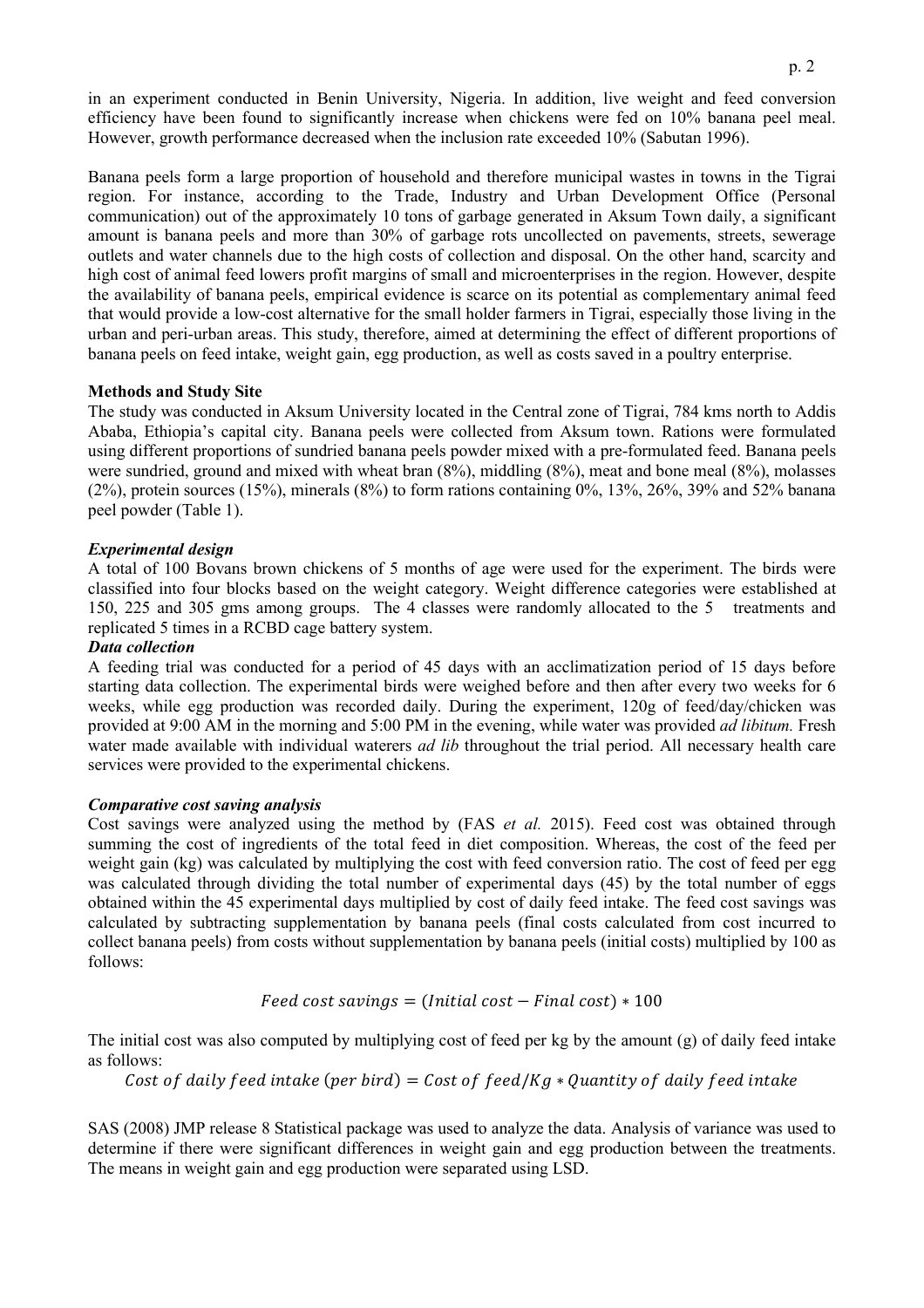| No.            | Ingredient                | racio 1: ingredients and proportions (70) or the experimental diets<br>Proportions of each ingredient $(\%)$ along the five diets |                |                |                |                |  |
|----------------|---------------------------|-----------------------------------------------------------------------------------------------------------------------------------|----------------|----------------|----------------|----------------|--|
|                |                           | Diet 1 (Control)                                                                                                                  | Diet 2         | Diet 3         | Diet 4         | Diet 5         |  |
| 1              | Noug cake                 | n                                                                                                                                 | 6              | 6              | 6              | 6              |  |
| $\overline{2}$ | Corn                      | 52                                                                                                                                | 39             | 26             | 13             | $\theta$       |  |
| 3              | Ground banana peels Ratio | 0                                                                                                                                 | 13             | 26             | 39             | 52             |  |
| $\overline{4}$ | Wheat bran                | 8                                                                                                                                 | 8              | 8              | 8              | 8              |  |
| 5              | Wheat Middling            | 8                                                                                                                                 | 8              | 8              | 8              | 8              |  |
| 6              | Limestone                 | 8                                                                                                                                 | 8              | 8              | 8              | 8              |  |
| $\tau$         | Fishmeal                  | 2                                                                                                                                 | 2              | 2              | 2              | $\overline{2}$ |  |
| 8              | Molasses                  | $\overline{2}$                                                                                                                    | $\overline{2}$ | $\overline{2}$ | $\overline{2}$ | $\overline{2}$ |  |
| 9              | Salt                      | 0.2                                                                                                                               | 0.2            | 0.2            | 0.2            | 0.2            |  |
| 10             | Lysine                    | 0.08                                                                                                                              | 0.08           | 0.08           | 0.08           | 0.08           |  |
| 11             | Methionine                | 0.028                                                                                                                             | 0.028          | 0.028          | 0.028          | 0.028          |  |
| 12             | Meat and bone meal        | 8                                                                                                                                 | 8              | 8              | 8              | 8              |  |
| 13             | Layer premix              | 0.6                                                                                                                               | 0.6            | 0.6            | 0.6            | 0.6            |  |
| 14             | Soya bean                 | 5                                                                                                                                 | 5              | 5              | 5              | 5              |  |
| 15             | Choline Chloride          | 0.025                                                                                                                             | 0.025          | 0.025          | 0.025          | 0.025          |  |

Table 1: Ingredients and proportions  $\left(\frac{0}{0}\right)$  of the experimental diets

*Source: Authors' feed ration formulation* 

# **Results**

#### *Weight gain*

The average weight gain and egg production of the layers decreased as the proportion of banana peels in the chickens' diet increased (Table 2). The mean weight gain of birds fed on the ration without banana peels powder (1204 gm) was the highest, whereas, the feed ration with 100% banana peels (680 gm) had the lowest weight gain.

Table 2: Mean weight gain and egg production of layers by treatment

| Variable              | Treatment         |                    |                  |                  |                  |             |  |
|-----------------------|-------------------|--------------------|------------------|------------------|------------------|-------------|--|
|                       | $\mathbf{r}$      | mо.                | $T^{\prime}$     | T4               | ጥራ               | $_{\rm SE}$ |  |
| Weight gain (g)       | 1204 <sup>b</sup> | l 189 <sup>b</sup> | 800 <sup>a</sup> | 750 <sup>a</sup> | 680 <sup>a</sup> | $\pm 50.6$  |  |
| Egg production $(No)$ | 36 <sup>c</sup>   | 22c                | 26 <sup>b</sup>  | 18 <sup>a</sup>  | $10^{\rm a}$     | ±2.2        |  |

<sup>a</sup> Row treatment means with different superscript are significantly different (P<0.05)

Replacement of maize by banana peels up to a proportion of 25% did not affect the net weight gain significantly. Previous study conducted by Widjastuti and Hernawan (2012) in Indonesia indicated that replacement of maize with 20% of banana peels does not affect the net weight of broilers. The diets in which replacement of corn with 50, 75 and 100% banana peels powder was made showed significant net weight difference against T1 and T2. However, T3, T4 and T5 didn't show statistically significant difference.

#### *Egg production*

Replacement of maize by banana peels exceeding 75% significantly reduced egg production (Table 2), whereas replacing 25% of maize by banana peels did not cause any significant change in egg production. In addition, replacing maize by 50% banana peels resulted in a slight decline in egg production.

#### *Comparative cost analysis of feed ingredients*

The analysis of feed cost per kg indicated that T1 was most expensive (Birr 10.6) of the four rations (Table 3). The cost of formulating T2, T3, T4 and T5 were Birr 9.98, 9.74, 8.87 and 7.78 per Kg ration, respectively. These results show that the cost of chicken feed decreased with the increase of proportion of banana peels in the ration. The decrease in feed cost was associated with replacement of cheap source of feed stuff (banana peels) instead of the alternative and comparatively expensive feed ingredient (corn) in the balanced poultry ration. Similar results have been reported from experiments conducted on broilers by (FAS et al. 2015) in Indonesia. The cost of feed intake per chicken was significantly higher (p<0.05) for T1 (Birr 1.45) than all other treatments.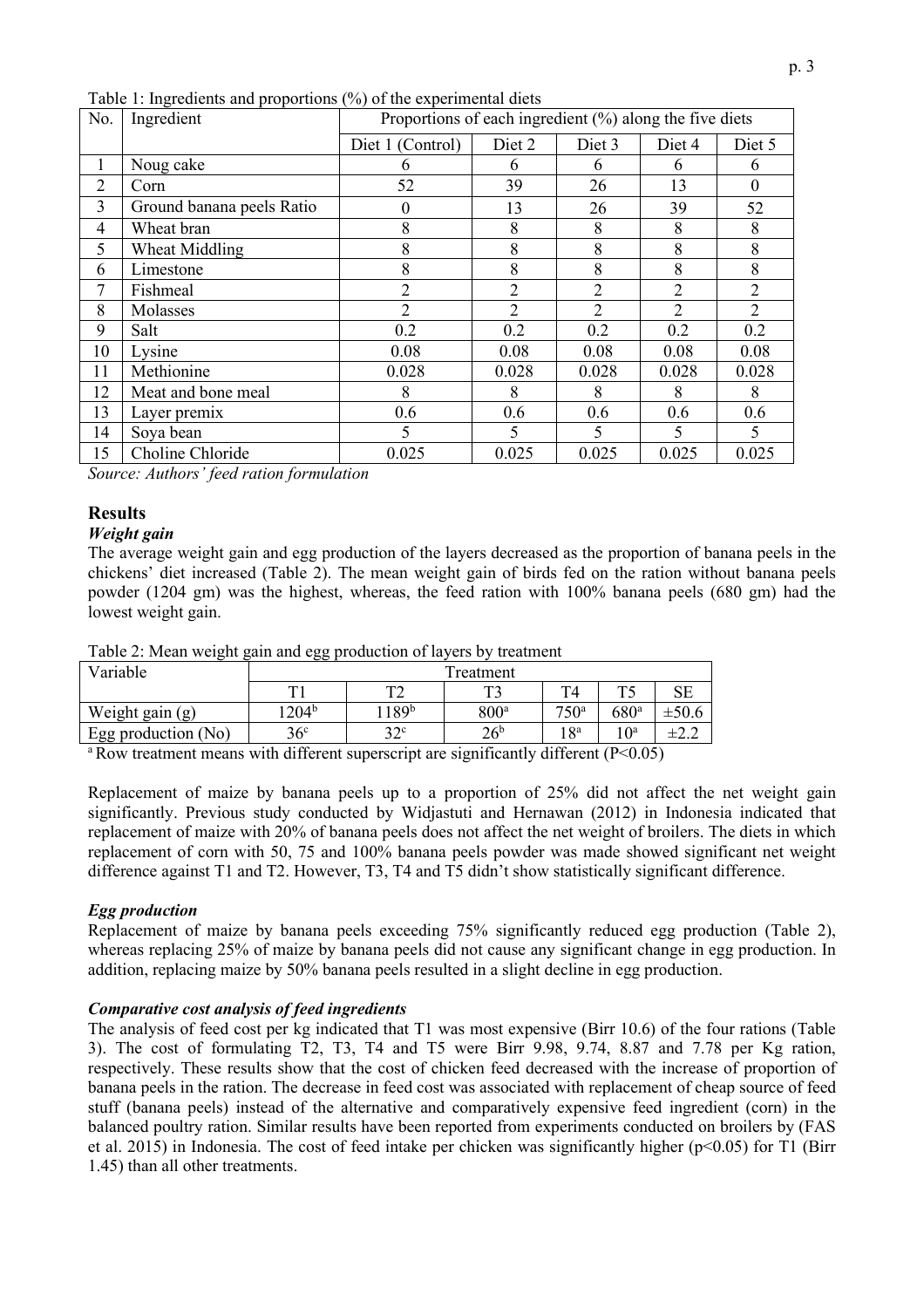The results show that T5 had the highest (Birr 34.12) cost of feed per body weight gain, while the lowest cost was incurred for T1 (Birr 29.45) and T2 (Birr 29.33). The high cost incurred per body weight gain for T4 and T5 might be associated with low feed conversion ratio as proportion of banana peels in the chickens' diet increased.

| Parameter                              |                   | T <sub>2</sub>                            | T3                | T4                 | T <sub>5</sub>    | <b>SD</b>   |
|----------------------------------------|-------------------|-------------------------------------------|-------------------|--------------------|-------------------|-------------|
| Cost of feed/kg of diet (Birr)         | 10.6 <sup>a</sup> | 9.98 <sup>b</sup>                         | $9.74^{ab}$       | 8.87 <sup>ab</sup> | 7.78 <sup>c</sup> | ±0.689      |
| Cost of feed intake per chicken (Birr) | 1.45 <sup>a</sup> | $1.26^{\circ}$                            | 1.19 <sup>b</sup> | $1.13^{b}$         | 0.99 <sup>c</sup> | $\pm 0.443$ |
| Cost of feed/kg weight gain (Birr)     | $29.45^{\rm a}$   | 29.33 <sup>a</sup>                        | $30.12^{b}$       | $32.12^{ab}$       | $34.12^{\circ}$   | ±1.208      |
| Cost of feed/egg (Birr)                | $1.812^{\rm a}$   | 1.77 <sup>a</sup>                         | $2.05^{\rm b}$    | $2.825^{ab}$       | $4.45^{\circ}$    | ±1.117      |
| Feed cost savings $(\% )$<br>.         | ----              | 5.84 <sup>c</sup><br>$\sim$ $\sim$ $\sim$ | 8.11 <sup>c</sup> | $16.32^{b}$        | $26.6^{\rm a}$    | $\pm 0.089$ |

Table 3: Cost savings benefit analysis of banana peel replaced poultry diet (Birr)

Means within same row with different superscripts differ significantly ( $P \le 0.05$ )

This result is in agreement with the findings of FAS et al. (2015) who reported that feed efficiency ratio decreased as the level of peel meal inclusion increased from 0%, 10%, 20% and 30% in broilers diet in Nigeria. Similarly, the analysis of feed cost per egg production revealed that the highest cost incurred per single egg produced was observed in T5 (Birr 4.45). The expense incurred per egg for T4, T3, T2, were Birr 2.825, Birr 2.05, Birr 1.77 and Birr 1.87, respectively. The low cost for T2 could be linked to the low cost incurred for the feed without any significant decrease in egg laying observed for feed ration with 25% replacement of corn by banana peels. Similarly, the low cost of feed/kg weight gain for T2 may be associated with low feed cost incurred as a result of 25% replacement of banana peels with maize in the balanced ration without any significant impact in body weight gain as compared to control group. The analysis made on feed cost saving revealed that T5 had the highest (Birr 26.6) feed cost saving compared to Birr16.32, Birr 8.11, Birr 5.84 for T4, T3 and T2 respectively. This is attributed to the low cost of banana peels with the only requirement of labor cost for collection, drying, grinding and packaging as compared to maize in the balanced feed of poultry ration formulation.

# **Discussion [Conclusions/Implications]**

The results show that whereas weight gain and egg production declined with increase in proportion of banana peels powder in the diet of chickens, the feed ration with 13% banana peel (25% corn replacement) did not adversely affect weight gain, egg production, incurred lower cost per kg of weight gain and per egg produced. The cost savings were found to be highest for the 100% replacement of corn with banana peels due to low cost of feed. On the other hand replacement of corn by over 75% banana peels adversely affected egg laying ability of birds and showed high cost per weight gain and per egg produced. We conclude that banana peels powder can replace up to 25% of corn in chicken diet without causing adverse effects on their performance. Inclusion beyond 13% of the whole ration of chicken is not recommended.

# **Acknowledgements**

We thank Tigrai Science and Technology Agency for the financial grant to conduct this study. In addition, we would like to acknowledge the director of Sefho Business Enterprise of Aksum University, Mr. Solomon Kebede, for their assistance, Mr. Mekonen and Aksum University Research directorate for their support during the study period.

# **References**

- Aregheore, E.M. 1998. "A Note on the Nutritive Value of Dry Ripe Plantain Peels as a Replacement of Maize for Goats." *J. Anim. Feed Sci.* 7(1): 55–62.
- Emaga, Thomas Happi et al. 2011. "Ripening Influences Banana and Plantain Peels Composition and Energy Content." *Tropical Animal Health and Production* 43(1): 171–77.
- FAS, Abel et al. 2015. "Effects of Treated Banana Peel Meal on the Feed Efficiency, Digestibility and Cost Effectiveness of Broiler Chickens Diet." *Journal of Veterinary Science and Animal Husbandry* 1(6): 1–6. http://www.annexpublishers.com/fulltext/JVSAH/603/Effects-of-Treated-Banana-Peel-Meal-on-the-Feed-Efficiency-Digestibility-and-Cost-Effectiveness-of-Broiler-Chickens-Diet.php.
- Nambi-Kasozi J., Sabiiti E.N., Bareeba F.B. and Sporndly E. 2014. "Effect of Feeding Varying Levels of Banana Peelings Supplemented with Maize Bran, Cotton Seed Cake and Gliricidia Sepium on the Performance of Lactating Dairy Cows." *African Journal of Agricultural Research* 9(8): 722–27.

Onwuka, C.F.I., P.O. Adetiloye, and C.A. Afolami. 1997. "Use of Household Wastes and Crop Residues in Small Ruminant Feeding